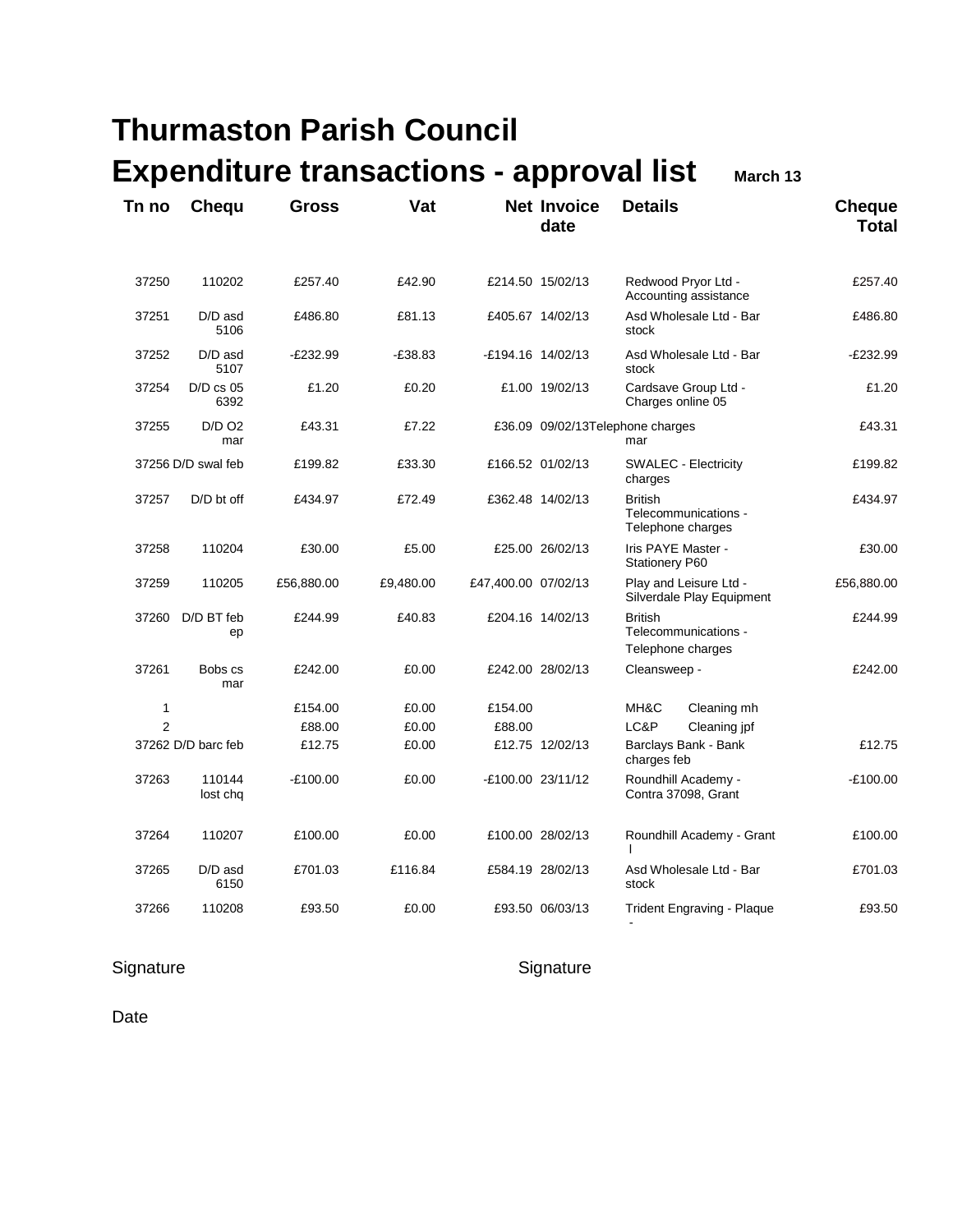| Tn no          | <b>Chequ</b>           | <b>Gross</b> | Vat       |                    | <b>Net Invoice</b><br>date | <b>Details</b>                                                     |                                                     | <b>Cheque</b><br><b>Total</b> |
|----------------|------------------------|--------------|-----------|--------------------|----------------------------|--------------------------------------------------------------------|-----------------------------------------------------|-------------------------------|
| 37267          | 110209                 | £5,000.00    | £0.00     | £5,000.00 04/03/13 |                            | <b>Extension JPF</b>                                               | Callis Construction -                               | £5,000.00                     |
| 37268          | 110210                 | £40.00       | £0.00     |                    | £40.00 21/02/13            | silverdale pk                                                      | <b>Thurmaston Community</b><br>Centre - Hire fees - | £40.00                        |
| 37269          | D/D sp mar<br>cem      | £57.00       | £2.71     |                    | £54.29 07/03/13            | use cem mar                                                        | Scottish Power - Electricity                        | £57.00                        |
|                | 37270 D/D sp mar<br>ep | £853.00      | £142.17   |                    | £710.83 07/03/13           | use ep mar                                                         | Scottish Power - Electricity                        | £853.00                       |
| 37271          | D/D sp mar<br>mh       | £313.00      | £14.90    |                    | £298.10 07/03/13           |                                                                    | Scottish Power - Electricity<br>use mh mar          |                               |
| 37272          | D/D asd<br>cred 6025   | $-£113.88$   | $-£18.98$ |                    | -£94.90 26/02/13           | Asd Wholesale Ltd - Bar<br>stock credit-return 11-12-12            |                                                     | $-E113.88$                    |
| 37273          | 110211                 | £60.00       | £0.00     |                    | £60.00 01/03/13            | Lraplc - Training - code of<br>conduct                             |                                                     | £60.00                        |
| 37274          | 110212                 | £5,486.94    | £914.49   | £4,572.45 28/02/13 |                            | Roshal Space Consultants -<br>3G fencing repairs &<br>improvements |                                                     | £5,486.94                     |
| 37275          | 110213                 | £139.00      | £23.17    |                    | £115.83 11/02/13           | Secure One Ltd -                                                   |                                                     | £139.00                       |
| 1              |                        | £85.00       | £14.17    | £70.83             |                            | LC&P                                                               | Man down - maintenance                              |                               |
| $\overline{2}$ |                        | £54.00       | £9.00     | £45.00             |                            | LC&P                                                               | Alarm call out JPF                                  |                               |
| 37276          | Bobs ap<br>18054       | £73.74       | £12.29    |                    | £61.45 07/02/13            | Supplies -                                                         | All Purpose Cleaning                                | £73.74                        |
| $\mathbf{1}$   |                        | £16.44       | £2.74     | £13.70             |                            | LC&P                                                               | Cleaning materials                                  |                               |
| $\overline{2}$ |                        | £57.30       | £9.55     | £47.75             |                            | LC&P                                                               | Cleaning materials                                  |                               |
| 37277          | Bobs ray<br>mar        | £108.05      | £16.77    |                    | £91.28 26/02/13            |                                                                    | Rays Supplies - Bar stock                           | £108.05                       |
| 37278          | Bobs espo<br>mar       | £14.88       | £2.48     |                    | £12.40 06/02/13            | Espo - Stationery                                                  |                                                     | £14.88                        |
| 37279          | 110214                 | £16.36       | £2.73     |                    | £13.63 12/02/13            |                                                                    | Buildbase - Repair goods                            | £16.36                        |
| 37280          | 110215                 | £135.28      | £22.55    |                    | £112.73 07/02/13           | <b>Boots</b>                                                       | Ask Millers Ltd - PPE -                             | £135.28                       |

Signature Signature Signature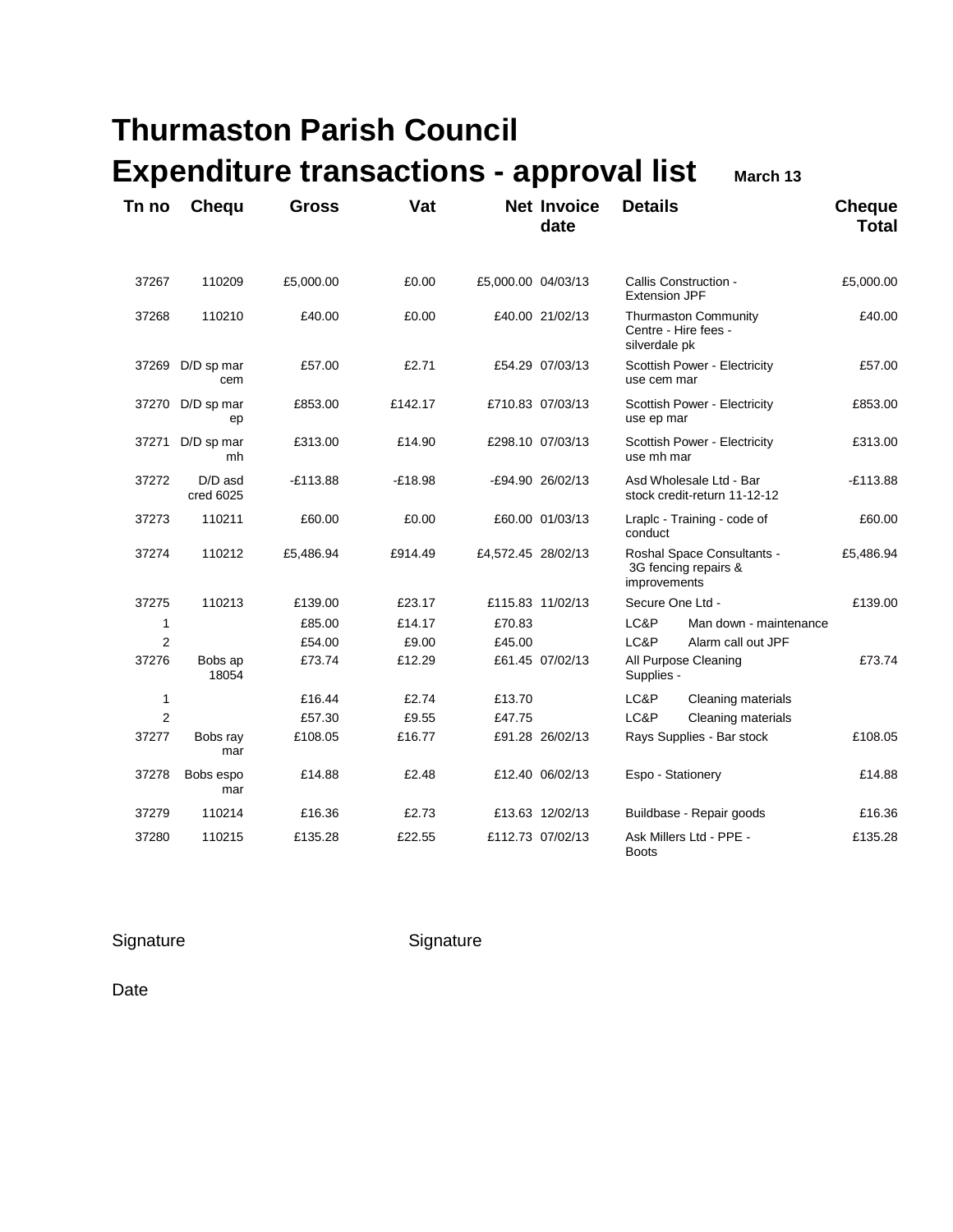| Tn no          | Chequ                      | <b>Gross</b> | Vat     |                     | <b>Net Invoice</b><br>date | <b>Details</b>                           |                                                       | <b>Cheque</b><br><b>Total</b> |
|----------------|----------------------------|--------------|---------|---------------------|----------------------------|------------------------------------------|-------------------------------------------------------|-------------------------------|
| 37281          | 110216                     | £183.94      | £8.72   |                     | £175.22 11/03/13           | Petty Cash -                             |                                                       | £183.94                       |
| 1              |                            | £3.35        | £0.00   | £3.35               |                            | <b>GEN</b>                               | Postage                                               |                               |
| 2              |                            | £86.64       | £0.00   | £86.64              |                            | LC&P                                     | Refreshments                                          |                               |
| 3              |                            | £42.84       | £7.14   | £35.70              |                            | MH&C                                     | Petrol for machinery                                  |                               |
| 4              |                            | £10.97       | £0.00   | £10.97              |                            | LC&P                                     | Misc                                                  |                               |
| 5              |                            | £9.03        | £0.00   | £9.03               |                            | LC&P                                     | Maintenance                                           |                               |
| 6              |                            | £31.11       | £1.58   | £29.53              |                            | <b>GEN</b>                               | Refreshments for event<br>opening                     |                               |
| 37282          | <b>Bobs</b><br>mar         | £13,177.87   | £0.00   | £13,177.87 12/03/13 |                            | Staff costs                              |                                                       | £18,799.15                    |
| 37284          | Bobs sgm<br>feb            | £1,816.00    | £302.66 | £1,513.34 11/03/13  |                            | Sports Ground                            | Maintenance & Machinery                               | £1,816.00                     |
| 1              |                            | £881.00      | £146.83 | £734.17             |                            | LC&P                                     | Grounds maintenance JPF                               |                               |
| $\overline{2}$ |                            | £935.00      | £155.83 | £779.17             |                            | LC&P                                     | Grounds maintenance                                   |                               |
|                | 37285 D/D cds feb<br>sp    | £15.00       | £0.00   |                     | £15.00 01/03/13            |                                          | Cardsave Group Ltd -<br>Charges - feb sp till         | £15.00                        |
|                | 37286 D/D cds feb<br>bar   | £15.00       | £0.00   |                     | £15.00 01/03/13            |                                          | Cardsave Group Ltd -<br>Charges - feb bar till        | £15.00                        |
| 37287          | D/D asd<br>6733            | £393.41      | £65.57  |                     | £327.84 07/03/13           | stock                                    | Asd Wholesale Ltd - Bar                               | £393.41                       |
| 37288          | Contra<br>36935 chq<br>110 | $-£15.00$    | £0.00   |                     | -£15.00 16/08/12           | 78th Leicester Thurmaston<br>Scout Group |                                                       | $-£15.00$                     |
| 37289          | 110217                     | £15.00       | £0.00   |                     | £15.00 12/03/13            | 78th Leicester Thurmaston<br>Scout Group |                                                       | £15.00                        |
| 37290          | D/D cre<br>mar             | £108.00      | £18.00  |                     | £90.00 01/03/13            |                                          | <b>Creare Communications</b><br>Ltd - Web hosting mar | £108.00                       |
| 37291          | $D/D$ boc<br>feb           | £77.43       | £12.91  |                     | £64.52 28/02/13            |                                          | BOC Ltd - Gas for bar                                 | £77.43                        |
| 37292          | 110218                     | £1,080.00    | £180.00 |                     | £900.00 28/02/13           | of 2                                     | Replay Maintenance Ltd -<br>Maintenance of 3g pitch 1 | £1,080.00                     |
| 37293          | 110219                     | £132.00      | £22.00  |                     | £110.00 11/03/13           | DH part payment                          | Park Hill Training Ltd -<br>Chainsaw training course  | £132.00                       |

Signature Signature Signature